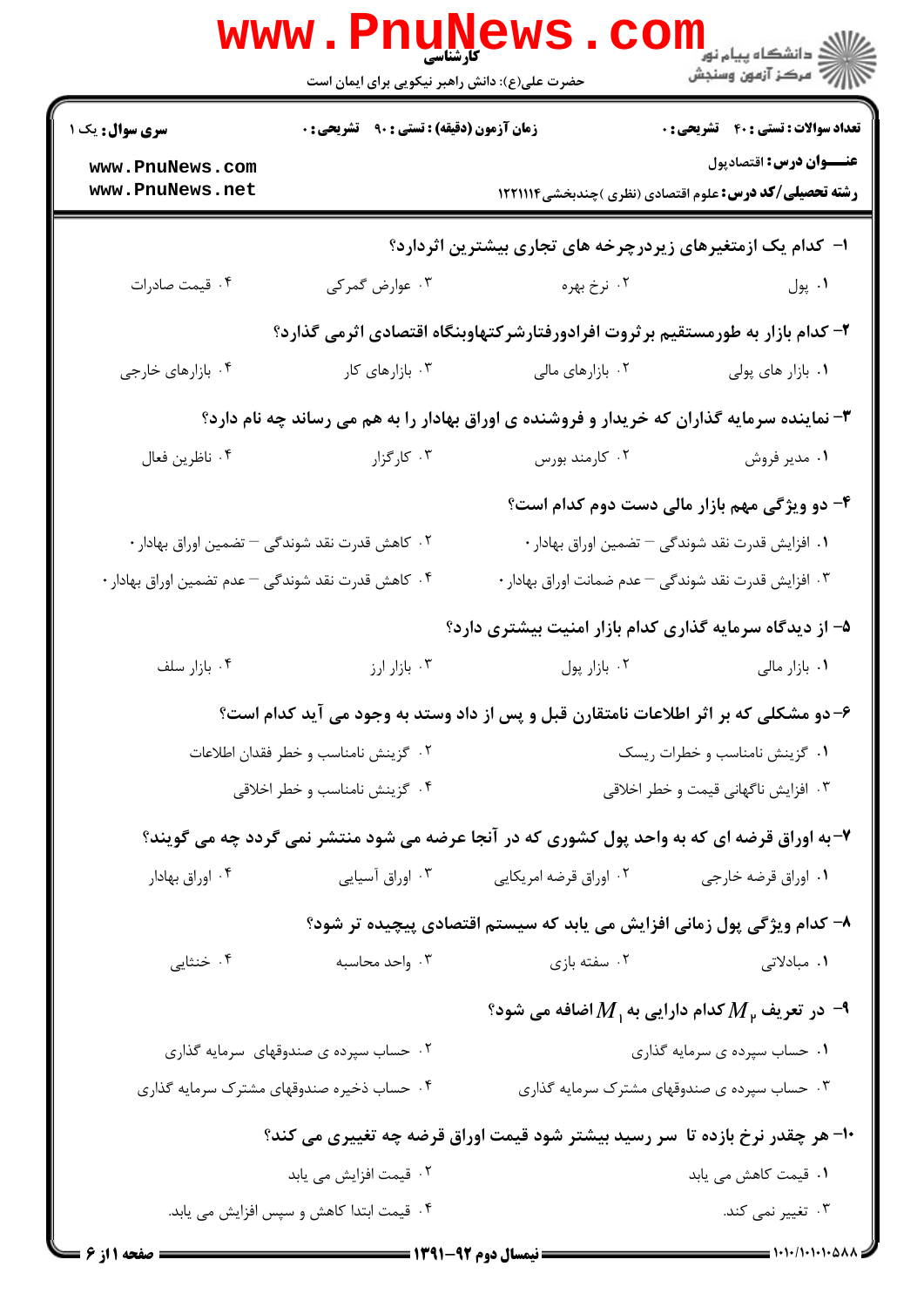|                                    | WWW . PNUNG<br>حضرت علی(ع): دانش راهبر نیکویی برای ایمان است                                                                                                                                                                                                                                                |                                                                                                                             | دانشگاه پیام نور<br>ا∛ مرکز آزمهن وسنجش                                                 |
|------------------------------------|-------------------------------------------------------------------------------------------------------------------------------------------------------------------------------------------------------------------------------------------------------------------------------------------------------------|-----------------------------------------------------------------------------------------------------------------------------|-----------------------------------------------------------------------------------------|
| <b>سری سوال : ۱ یک</b>             | زمان آزمون (دقیقه) : تستی : ۹۰٪ تشریحی : ۰                                                                                                                                                                                                                                                                  |                                                                                                                             | <b>تعداد سوالات : تستی : 40 قشریحی : 0</b>                                              |
| www.PnuNews.com<br>www.PnuNews.net |                                                                                                                                                                                                                                                                                                             |                                                                                                                             | عنــوان درس: اقتصادپول<br><b>رشته تحصیلی/کد درس:</b> علوم اقتصادی (نظری )چندبخشی1۲۲۱۱۱۴ |
|                                    |                                                                                                                                                                                                                                                                                                             |                                                                                                                             | 11- از مزیت های تنوع بخشیدن به دارایی کدام است؟                                         |
|                                    | ۰۲ سرمایه گذار باریسک مواجه نمی شود۰                                                                                                                                                                                                                                                                        |                                                                                                                             | ۰۱ سرمایه گذاربا تنوع بیشتردارایی مواجه می شود                                          |
|                                    | ۰۴ سرمایه گذار باریسک کمتری مواجه می شود۰                                                                                                                                                                                                                                                                   |                                                                                                                             | ۰۳ سرمایه گذار باریسک مواجه می شود۰                                                     |
|                                    | ۱۲- هرقدر ریسک سیستماتیک ًیک دارایی بیشتر باشد تقاضا برای آن دارایی چگونه است؟                                                                                                                                                                                                                              |                                                                                                                             |                                                                                         |
| ۰۴ فرقی نمی کند.                   | ۰۳ متغیر است                                                                                                                                                                                                                                                                                                | ۰۲ کمتر است                                                                                                                 | ٠١. بيشتر است                                                                           |
|                                    |                                                                                                                                                                                                                                                                                                             | ۱۳- تجزیه و تحلیل کدامیک از موارد زیر در زمان تورم دردسر آفرین است؟                                                         |                                                                                         |
|                                    | ۰۲ تجزیه و تحلیل جریان دارائیها                                                                                                                                                                                                                                                                             |                                                                                                                             | ٠١ تجزيه و تحليل بدهيها                                                                 |
|                                    | ۰۴ تجزیه و تحلیل تولید                                                                                                                                                                                                                                                                                      |                                                                                                                             | ۰۳ تجزیه و تحلیل مصرف                                                                   |
|                                    |                                                                                                                                                                                                                                                                                                             | ۱۴- نرخ بهره ی بالاتر در آینده موجب کاهش تقاضا در کدام اوراق قرضه می شود؟                                                   |                                                                                         |
| ۰۴ اوراق حقیقی                     | ۰۳ اوراق قرضه اسمی                                                                                                                                                                                                                                                                                          | ۰۲ بلندمدت                                                                                                                  | ۰۱ کوتاه مدت                                                                            |
|                                    | ۱۵– در بررسی تغییرات ناشی از درآمد در سطح قیمتها و عرضه پول کدام الگو ارجحیت بیشتری دارد؟                                                                                                                                                                                                                   |                                                                                                                             |                                                                                         |
| ۰۴ الگوی کلاسیک                    | ۰۳ رجحان نقدشوندگی                                                                                                                                                                                                                                                                                          | ٠٢ وجوه استقراضي                                                                                                            | ٠١ الگوي بازار                                                                          |
|                                    | ۱۶–اگر ثروت جامعه ۱۰۰ درصد افزایش یابد و مقدار پول در جریان تنها ۵۰ درصد افزایش یابد،کشش تقاضای ثروت                                                                                                                                                                                                        |                                                                                                                             |                                                                                         |
|                                    |                                                                                                                                                                                                                                                                                                             |                                                                                                                             | متعلق به پول در جریان چقدر خواهد بود؟                                                   |
|                                    | $\gamma$ . $\zeta$ $\gamma$ $\zeta$ $\zeta$ $\zeta$ $\zeta$ $\zeta$ $\zeta$ $\zeta$ $\zeta$ $\zeta$ $\zeta$ $\zeta$ $\zeta$ $\zeta$ $\zeta$ $\zeta$ $\zeta$ $\zeta$ $\zeta$ $\zeta$ $\zeta$ $\zeta$ $\zeta$ $\zeta$ $\zeta$ $\zeta$ $\zeta$ $\zeta$ $\zeta$ $\zeta$ $\zeta$ $\zeta$ $\zeta$ $\zeta$ $\zeta$ |                                                                                                                             |                                                                                         |
|                                    |                                                                                                                                                                                                                                                                                                             | ۱۷- کشش تقاضای ثروت برای کالاهای ضروری چند است؟                                                                             |                                                                                         |
|                                    | ۰۲ بیشتر از ۱                                                                                                                                                                                                                                                                                               |                                                                                                                             | ٠. کمتر از ١                                                                            |
|                                    | ۰۴ اطلاعات بيشتري لازم است                                                                                                                                                                                                                                                                                  |                                                                                                                             | ۰۳ برابر ۱                                                                              |
|                                    |                                                                                                                                                                                                                                                                                                             |                                                                                                                             | 1۸- کدام یک از گزینه های زیر صحیح است؟                                                  |
|                                    | ۰۱ با ثبات سایر عوامل، اگر افزایش در ثروت موجب افزایش در تقاضای یک قلم دارایی شود آن دارایی را ضروری می نامند.                                                                                                                                                                                              |                                                                                                                             |                                                                                         |
|                                    | ۲. اگرریسک بازده یک قلم دارایی نسبت به دارایی های دیگرکاهش یابد تقاضا برای آن افزایش خواهد یافت.( با ثبات سایر عوامل)                                                                                                                                                                                       |                                                                                                                             |                                                                                         |
|                                    | ۰۳ اگر سایر عوامل ثابت باشند، هر قدر قدرت نقدشوندگی یک قلم دارایی نسبت به دارایی های دیگر بیشترباشد، تقاضا برای دارایی های                                                                                                                                                                                  |                                                                                                                             | دیگر بیشتر می شود.                                                                      |
|                                    |                                                                                                                                                                                                                                                                                                             | ۰۴ اگر سایر عوامل ثابت نباشند، هر قدر قدرت نقدشوندگی یک قلم دارایی نسبت به دارایی های دیگر بیشترباشد، تقاضا برای دارایی های |                                                                                         |

دیگر بیشتر می شود.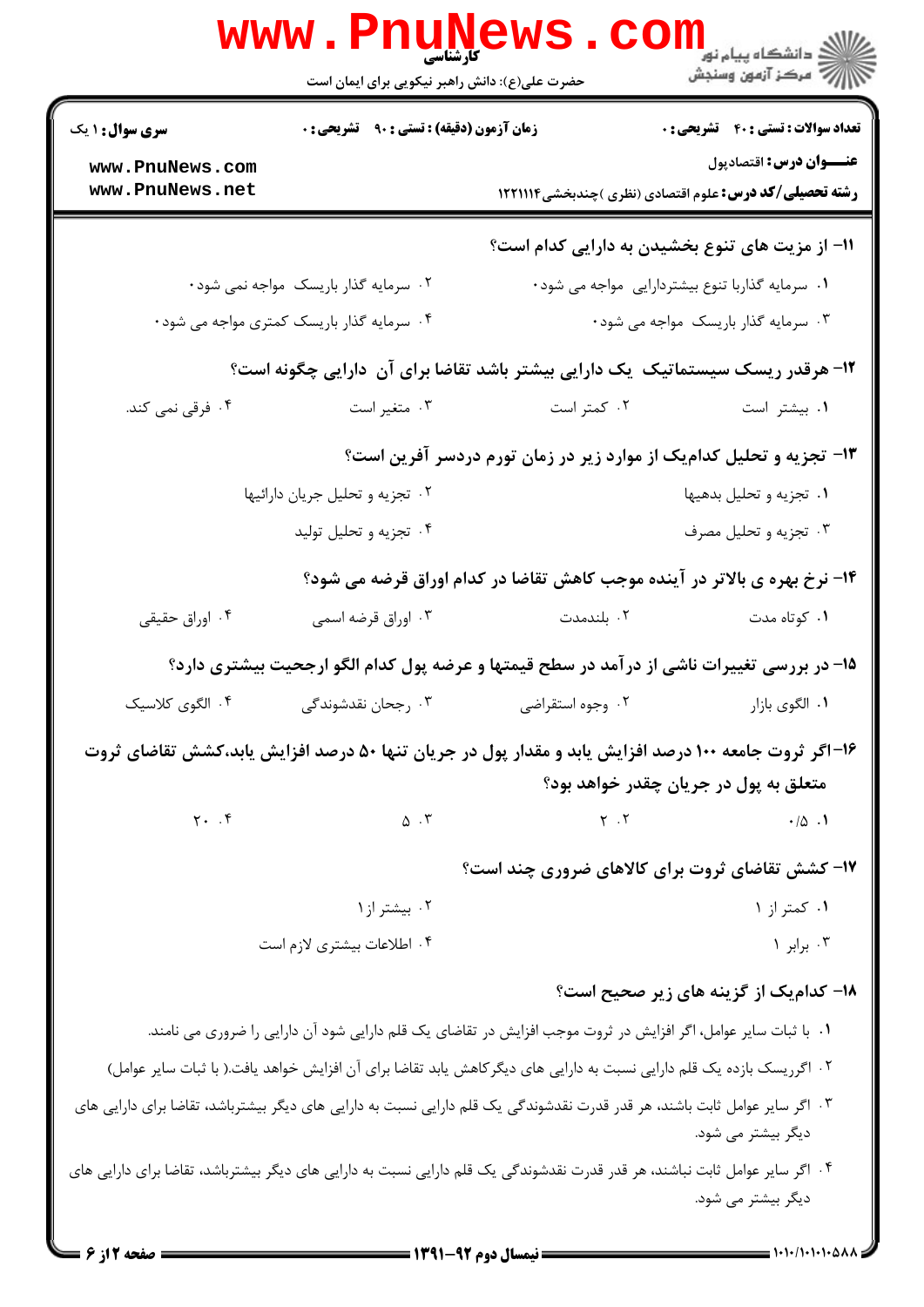|                                                       | WWW.Pnung<br>حضرت علی(ع): دانش راهبر نیکویی برای ایمان است                                                   |                                                                     | ڪ دانشڪاه پيام نور<br><mark>√</mark> مرڪز آزمون وسنڊش                                    |
|-------------------------------------------------------|--------------------------------------------------------------------------------------------------------------|---------------------------------------------------------------------|------------------------------------------------------------------------------------------|
| <b>سری سوال : ۱ یک</b>                                | <b>زمان آزمون (دقیقه) : تستی : ۹۰ تشریحی : 0</b>                                                             |                                                                     | <b>تعداد سوالات : تستی : 40 - تشریحی : 0</b>                                             |
| www.PnuNews.com<br>www.PnuNews.net                    |                                                                                                              |                                                                     | عنـــوان درس: اقتصادپول<br><b>رشته تحصیلی/کد درس:</b> علوم اقتصادی (نظری )چندبخشی1۲۲۱۱۱۴ |
|                                                       | ۱۹- برای افراد ریسک گریز، تنوع بخشیدن به دارایی ها سودمند است، مگر زمانی که                                  |                                                                     |                                                                                          |
| ۰۲ دارایی ها از قدرت نقدشوندگی بالایی برخوردار باشند. |                                                                                                              |                                                                     | ۰۱ بازدهی اوراق بهادار همبستگی کامل نداشته باشند.                                        |
|                                                       | ۰۴ بازدهی اوراق بهادار همبستگی کامل داشته باشند.                                                             |                                                                     | ۰۳ دارایی ها از ریسک یکسانی برخوردار باشند.                                              |
| جابجا می شود.                                         | يافته ومنحنى تقاضا به سمت                                                                                    |                                                                     | ۲۰- به هنگام رکود اقتصادی تقاضا برای اوراق قرضه                                          |
| ۰۴ افزايش ـ راست                                      | ۰۳ افزایش ـ چپ                                                                                               | ۰۲ کاهش ــ چپ                                                       | ۰۱ کاهش ـ راست                                                                           |
|                                                       | <b>۱۲</b> -آفزایش نرخ تورم مورد انتظار موجب  نرخ بهرهٔ واقعی اوراق قرضه و انتقال منحنی تقاضا به سمتمی        |                                                                     | شود.                                                                                     |
| ۰۴ کاهش ـ راست                                        | ۰۳ کاهش ــ چپ                                                                                                | ۰۲ افزایش ـ راست                                                    | ۰۱ افزایش ـ چپ                                                                           |
|                                                       |                                                                                                              | ٢٢- كدام عامل موجب جابجايي منحني عرضة اوراق قرضه مي شود؟            |                                                                                          |
|                                                       |                                                                                                              |                                                                     | ۰۱ سودآوری مورد انتظار سرمایه گذاریها                                                    |
|                                                       |                                                                                                              |                                                                     | ۰۲ تورم مورد انتظار                                                                      |
|                                                       |                                                                                                              |                                                                     | ۰۳ اقدامات دولت                                                                          |
|                                                       |                                                                                                              | ۰۴ سودآوری مورد انتظار سرمایه گذاریها و تورم انتظاری و اقدامات دولت |                                                                                          |
|                                                       |                                                                                                              | ۲۳- به هنگام رشد اقتصادی منحنی عرضهٔ اوراق قرضه چگونه تغییر می کند؟ |                                                                                          |
|                                                       | ۰۲ به سمت چپ جابجا می شود                                                                                    |                                                                     | ٠١. به سمت راست جابجا مي شود                                                             |
|                                                       | ۰۴ به تغییرات سایر عوامل بستگی دارد                                                                          |                                                                     | ۰۳ تغییر مکان نمی دهد                                                                    |
|                                                       |                                                                                                              | ۲۴- تفاوت بین  و  را صرف ریسک می نامند.                             |                                                                                          |
|                                                       |                                                                                                              |                                                                     | ٠١ بهرة اوراق قرضه و ارزش اسمي ورقة قرضه                                                 |
|                                                       |                                                                                                              |                                                                     | ۰۲ بازده مورد انتظار دارایی و نرخ بهره بدون ریسک                                         |
|                                                       |                                                                                                              | ۰۳ نرخ بهرهٔ اوراق قرضهٔ با ریسک سوخت و اوراق بدون ریسک سوخت        |                                                                                          |
|                                                       | ۰۴ بازده مورد انتظار دارایی و نرخ بهره بدون ریسک و نرخ بهرهٔ اوراق قرضهٔ با ریسک سوخت و اوراق بدون ریسک سوخت |                                                                     |                                                                                          |
|                                                       |                                                                                                              |                                                                     |                                                                                          |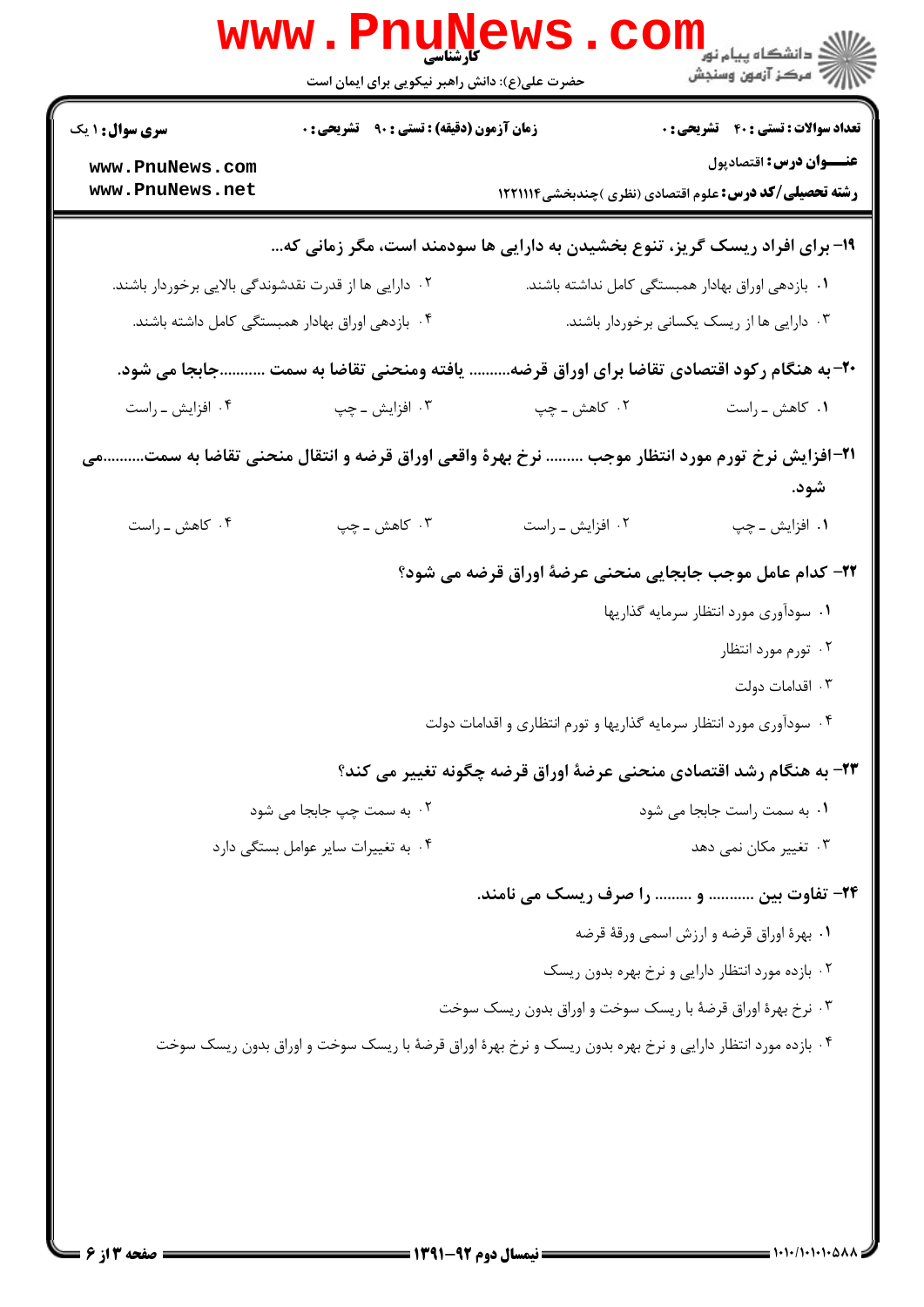

1. این فرضیه بیانگراین است که، نرخ بهرهٔ اوراق قرضهٔ بلندمدت برابر است با میانگین بهره های کوتاه مدتی که مردم انتظار دارند در طول دورة بلندمدت بدست آورند.

حضرت علی(ع): دانش راهبر نیکویی برای ایمان است

**زمان آزمون (دقیقه) : تستی : 90 ٪ تشریحی : 0** 

www.PnuNe

- ۲۰٪ پایه و اساس این تئوری براین قرار داردکه، خریداران اوراق قرضه هیچگاه اوراق قرضه هایی با سررسیدهای متفاوت را به دسته دیگر ترجيح نمي دهند.
	-

 $\overline{\textsf{WS}}$  .  $\textsf{com}_{\textsf{g}_\textsf{sup} \cup \textsf{g}_\textsf{sup}}$ 

**رشته تحصیلی/کد درس: ع**لوم اقتصادی (نظری )چندبخشی1۲۲۱۱۱۴

۰۳ نرخ بهرهٔ اوراق قرضهٔ بلندمدت و کوتاه مدت همانند است.

۰۴ نرخ بهرهٔ اوراق قرضهٔ بلندمدت و کوتاه مدت غیرهمانند است.

۲۶- کدام یک از موارد زیر در مورد فرضیهٔ انتظارات صحیح است؟

۲۵- اگر منحنی بازده اوراق قرضه دارای شیب صعودی باشد، به معنی چیست؟

٠١. نرخ بهرة اوراق قرضة بلندمدت از نرخ بهرة اوراق قرضة كوتاه مدت بيشتر است.

۲ . نرخ بهرهٔ اوراق قرضهٔ بلندمدت از نرخ بهرهٔ اوراق قرضهٔ کوتاه مدت کمتر است.

أأأآت مركز آزمون وسنجش

**تعداد سوالات : تستي : 40 - تشريحي : 0** 

عنـــوان درس: اقتصادیول

- 
- ۰۳ این تئوری در نقطهٔ موافق فرضیهٔ انتظارات قرار دارد.
	- ۰۴ این فرضیه بیانگراین است که، نرخ بهرهٔ اوراق قرضهٔ بلندمدت برابر است با میانگین بهره های کوتاه مدت
	- - -
		- ۲ . اگر منحنی بازده دارای شیب معتدل باشد، نرخ بهرهٔ کوتاه مدت درآینده اندکی کاهش می یابد.
		- ۰۳ اگرمنحنی بازده دارای شیب نزولی باشد، انتظارمی رودکه درآینده نرخ بهرهٔ کوتاه مدت بشدت کاهش یابد.
			- ۰۴ اگرمنحنی بازده دارای شیب نزولی باشد، انتظارمی رودکه درآینده نرخ بهرهٔبلندمدت بشدت کاهش یابد.

## ۲۸- تئوري اولويت سليقه اي و صرف نقد شوندگي كداميك از واقعيت هاي زير را توجيه مي كند؟

۰۳ هنگامی که نرخ بهرهٔ اوراق قرضهٔ کوتاه مدت پایین است، منحنی های بازده به احتمال زیاد دارای شیب تندنزولی هستند.

**سری سوال :** ۱ یک

www.PnuNews.com www.PnuNews.net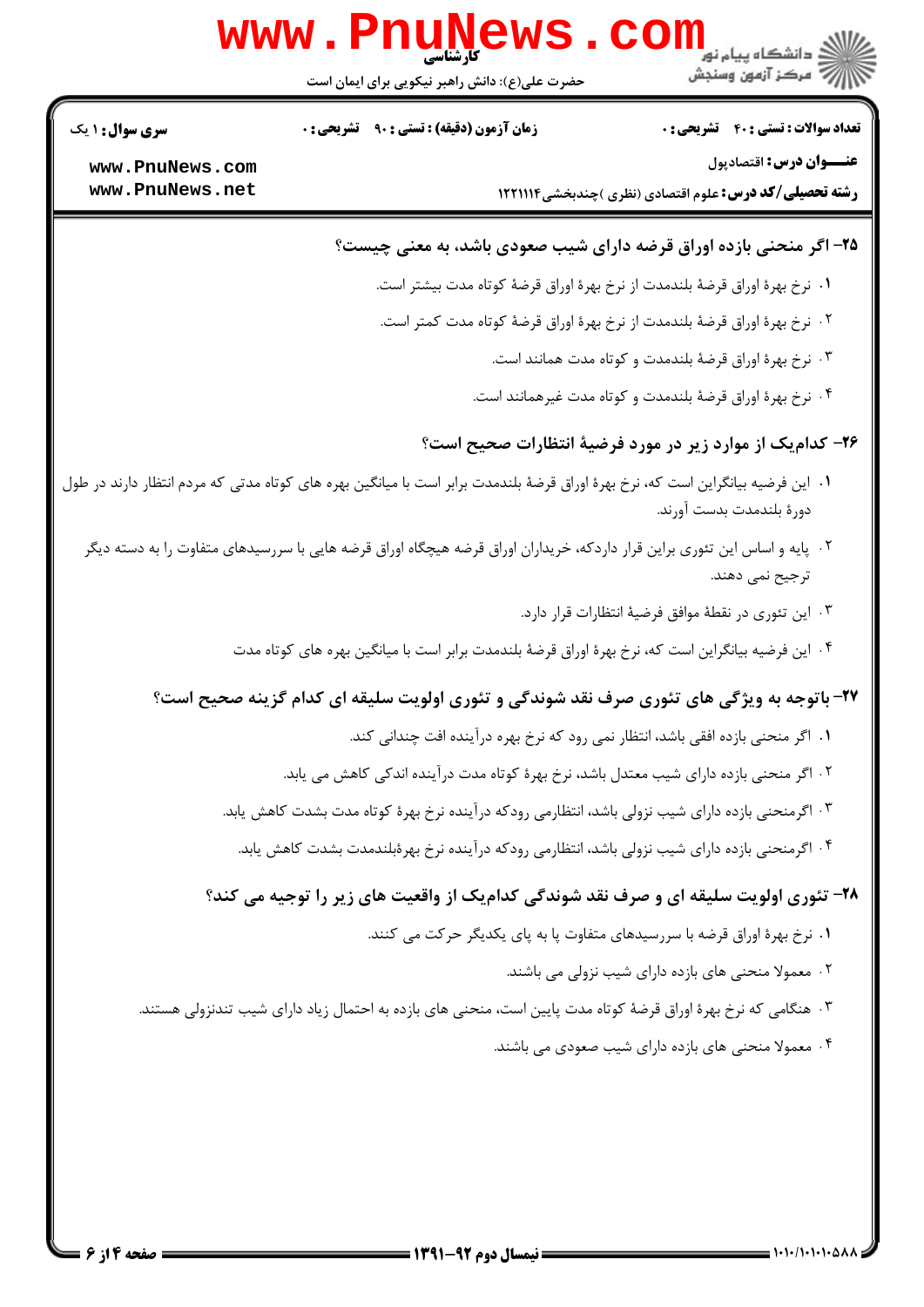| <b>زمان آزمون (دقیقه) : تستی : ۹۰ قشریحی : 0</b><br><b>سری سوال : ۱ یک</b><br>www.PnuNews.com<br>www.PnuNews.net<br><b>رشته تحصیلی/کد درس:</b> علوم اقتصادی (نظری )چندبخشی1۲۲۱۱۱۴<br>۲۹- کدام یک از گزینه های زیر صحیح است؟<br>۱.  هنگامی که ارزش واحدپول یک کشورافزایش می یابد،کالاهای تولید این کشور درخارج ارزانترمی شود.<br>٢.   نوع رايج معاملات، معاملات أني است كه مستلزم تحويل كالا و تسويهٔ معامله درأينده است.<br>۰۳ افزایش ارزش پول یک کشور باعث می شود که تولیدکنندگان داخلی نتوانند کالاهای خود را در خارج به راحتی به فروش برسانند.<br>۰۴ هنگامی که ارزش واحدپول یک کشورافزایش می یابد،کالاهای تولید این کشور درخارج گرانتر می شود.<br>۳۰– در مورد تئوری قدرت خرید یکسان کدام گزینه صحیح است؟<br>۰۱ این تئوری از مشهورترین تئوریها در مورد تعیین نرخ ارز می باشد.<br>۲. این تئوری مؤید آن است که اگردریک کشور نسبت به کشوردیگری سطح قیمت ها بالا رود، ارزش واحدپول آن کشور افزایش خواهد<br>۰۳ این تئوری قدرت پیش بینی ضعیفی برای زمان های بلندمدت دارد.<br>۰۴ این تئوری قدرت پیش بینی ضعیفی برای زمان های کوتاه مدت دارد.<br>٣١- افزايش كدام يك از عوامل زير موجب افزايش ارزش واحد پول كشور مي شود؟<br>٠١ سطح قيمتهاى داخلى<br>۰۲ تقاضا برای اقلام وارداتی<br>۰۳ میزان تولید<br>۰۴ میزان جمعیت<br>۳۲- اگر نرخ بهرهٔ سپرده های فرانکی ۵ درصد باشد، و انتظار رود که ارزش دلار ، نسبت به فرانک ، ۴ درصدافزایش<br>یابد ، بازده مورد انتظار فرانک بر حسب دلار چقدر است؟<br>۰۴ کادرصد<br>۰۳ (درصد<br>۰۲ درصد<br>۰۱ ۵ درصد<br>۳۳- افزایش در نرخ بهرهٔ پول خارجی موجب می شود که منحنی بازده مورد انتظار به سمتجابجا شود در نتیجه<br>ارزش واحد پول رایج کشورخواهد یافت.<br>۰۴ راست ـ افزايش<br>۰۳ راست ــ کاهش<br>۳۴- افزایش نرخ بهرهٔ داخلی موجب می شود منحنی بازده مورد انتظار به سمت جابجا شده ، ارزش واحد پول رایج<br>كشور  يابد.<br>۰۲ چپ ــ کاهش<br>۰۴ راست ـ افزايش<br>۰۳ راست ــ کاهش<br>۰۱ چپ ـ افزايش | <b>www.PnuNews</b><br>حضرت علی(ع): دانش راهبر نیکویی برای ایمان است | رد دانشڪاه پيام نور ■<br>ار⊂ مرکز آزمون وسنجش |
|----------------------------------------------------------------------------------------------------------------------------------------------------------------------------------------------------------------------------------------------------------------------------------------------------------------------------------------------------------------------------------------------------------------------------------------------------------------------------------------------------------------------------------------------------------------------------------------------------------------------------------------------------------------------------------------------------------------------------------------------------------------------------------------------------------------------------------------------------------------------------------------------------------------------------------------------------------------------------------------------------------------------------------------------------------------------------------------------------------------------------------------------------------------------------------------------------------------------------------------------------------------------------------------------------------------------------------------------------------------------------------------------------------------------------------------------------------------------------------------------------------------------------------------------------------------------------------------------------------------------------------------------------------------------------------------------------------------------------------------------------------------------------------------------------------------------|---------------------------------------------------------------------|-----------------------------------------------|
|                                                                                                                                                                                                                                                                                                                                                                                                                                                                                                                                                                                                                                                                                                                                                                                                                                                                                                                                                                                                                                                                                                                                                                                                                                                                                                                                                                                                                                                                                                                                                                                                                                                                                                                                                                                                                      |                                                                     | <b>تعداد سوالات : تستی : 40 - تشریحی : 0</b>  |
|                                                                                                                                                                                                                                                                                                                                                                                                                                                                                                                                                                                                                                                                                                                                                                                                                                                                                                                                                                                                                                                                                                                                                                                                                                                                                                                                                                                                                                                                                                                                                                                                                                                                                                                                                                                                                      |                                                                     | عنـــوان درس: اقتصادپول                       |
|                                                                                                                                                                                                                                                                                                                                                                                                                                                                                                                                                                                                                                                                                                                                                                                                                                                                                                                                                                                                                                                                                                                                                                                                                                                                                                                                                                                                                                                                                                                                                                                                                                                                                                                                                                                                                      |                                                                     |                                               |
|                                                                                                                                                                                                                                                                                                                                                                                                                                                                                                                                                                                                                                                                                                                                                                                                                                                                                                                                                                                                                                                                                                                                                                                                                                                                                                                                                                                                                                                                                                                                                                                                                                                                                                                                                                                                                      |                                                                     |                                               |
|                                                                                                                                                                                                                                                                                                                                                                                                                                                                                                                                                                                                                                                                                                                                                                                                                                                                                                                                                                                                                                                                                                                                                                                                                                                                                                                                                                                                                                                                                                                                                                                                                                                                                                                                                                                                                      |                                                                     |                                               |
|                                                                                                                                                                                                                                                                                                                                                                                                                                                                                                                                                                                                                                                                                                                                                                                                                                                                                                                                                                                                                                                                                                                                                                                                                                                                                                                                                                                                                                                                                                                                                                                                                                                                                                                                                                                                                      |                                                                     |                                               |
|                                                                                                                                                                                                                                                                                                                                                                                                                                                                                                                                                                                                                                                                                                                                                                                                                                                                                                                                                                                                                                                                                                                                                                                                                                                                                                                                                                                                                                                                                                                                                                                                                                                                                                                                                                                                                      |                                                                     |                                               |
|                                                                                                                                                                                                                                                                                                                                                                                                                                                                                                                                                                                                                                                                                                                                                                                                                                                                                                                                                                                                                                                                                                                                                                                                                                                                                                                                                                                                                                                                                                                                                                                                                                                                                                                                                                                                                      |                                                                     |                                               |
|                                                                                                                                                                                                                                                                                                                                                                                                                                                                                                                                                                                                                                                                                                                                                                                                                                                                                                                                                                                                                                                                                                                                                                                                                                                                                                                                                                                                                                                                                                                                                                                                                                                                                                                                                                                                                      |                                                                     |                                               |
|                                                                                                                                                                                                                                                                                                                                                                                                                                                                                                                                                                                                                                                                                                                                                                                                                                                                                                                                                                                                                                                                                                                                                                                                                                                                                                                                                                                                                                                                                                                                                                                                                                                                                                                                                                                                                      |                                                                     |                                               |
|                                                                                                                                                                                                                                                                                                                                                                                                                                                                                                                                                                                                                                                                                                                                                                                                                                                                                                                                                                                                                                                                                                                                                                                                                                                                                                                                                                                                                                                                                                                                                                                                                                                                                                                                                                                                                      |                                                                     |                                               |
|                                                                                                                                                                                                                                                                                                                                                                                                                                                                                                                                                                                                                                                                                                                                                                                                                                                                                                                                                                                                                                                                                                                                                                                                                                                                                                                                                                                                                                                                                                                                                                                                                                                                                                                                                                                                                      |                                                                     |                                               |
|                                                                                                                                                                                                                                                                                                                                                                                                                                                                                                                                                                                                                                                                                                                                                                                                                                                                                                                                                                                                                                                                                                                                                                                                                                                                                                                                                                                                                                                                                                                                                                                                                                                                                                                                                                                                                      |                                                                     |                                               |
|                                                                                                                                                                                                                                                                                                                                                                                                                                                                                                                                                                                                                                                                                                                                                                                                                                                                                                                                                                                                                                                                                                                                                                                                                                                                                                                                                                                                                                                                                                                                                                                                                                                                                                                                                                                                                      |                                                                     |                                               |
|                                                                                                                                                                                                                                                                                                                                                                                                                                                                                                                                                                                                                                                                                                                                                                                                                                                                                                                                                                                                                                                                                                                                                                                                                                                                                                                                                                                                                                                                                                                                                                                                                                                                                                                                                                                                                      |                                                                     |                                               |
|                                                                                                                                                                                                                                                                                                                                                                                                                                                                                                                                                                                                                                                                                                                                                                                                                                                                                                                                                                                                                                                                                                                                                                                                                                                                                                                                                                                                                                                                                                                                                                                                                                                                                                                                                                                                                      |                                                                     |                                               |
|                                                                                                                                                                                                                                                                                                                                                                                                                                                                                                                                                                                                                                                                                                                                                                                                                                                                                                                                                                                                                                                                                                                                                                                                                                                                                                                                                                                                                                                                                                                                                                                                                                                                                                                                                                                                                      |                                                                     |                                               |
|                                                                                                                                                                                                                                                                                                                                                                                                                                                                                                                                                                                                                                                                                                                                                                                                                                                                                                                                                                                                                                                                                                                                                                                                                                                                                                                                                                                                                                                                                                                                                                                                                                                                                                                                                                                                                      |                                                                     |                                               |
|                                                                                                                                                                                                                                                                                                                                                                                                                                                                                                                                                                                                                                                                                                                                                                                                                                                                                                                                                                                                                                                                                                                                                                                                                                                                                                                                                                                                                                                                                                                                                                                                                                                                                                                                                                                                                      |                                                                     |                                               |
|                                                                                                                                                                                                                                                                                                                                                                                                                                                                                                                                                                                                                                                                                                                                                                                                                                                                                                                                                                                                                                                                                                                                                                                                                                                                                                                                                                                                                                                                                                                                                                                                                                                                                                                                                                                                                      |                                                                     |                                               |
|                                                                                                                                                                                                                                                                                                                                                                                                                                                                                                                                                                                                                                                                                                                                                                                                                                                                                                                                                                                                                                                                                                                                                                                                                                                                                                                                                                                                                                                                                                                                                                                                                                                                                                                                                                                                                      |                                                                     |                                               |